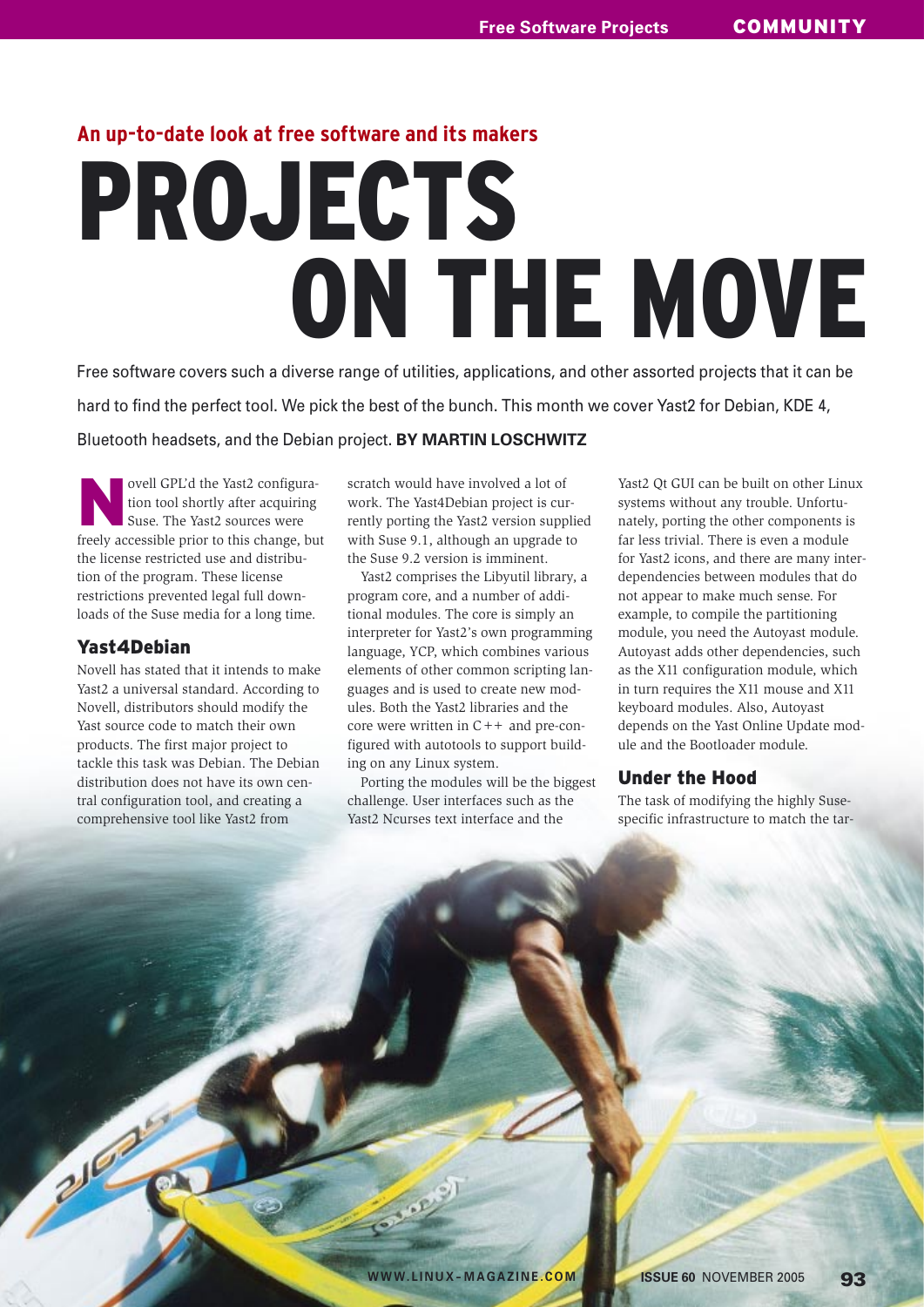

**Figure 1: The Yast4Debian project brings Suse's popular Yast configuration tool to Debian.**

get distribution is even more complex than compiling Yast2 and the accompanying modules. In Debian's case, package management is a major challenge. A Yast2 module communicates with the RPM database, but Debian uses the Debian package format. On a more positive note, other Yast2 modules needed far less modification; for example, because Debian and Suse both use *shadow*, the developers were able to adopt the user management module more or less unchanged.

The Yast4Debian developers can point to the first fruits of their labor: besides the user configuration module, the partitioner now also works without any trouble. But there is still much to do, and the imminent move to the Yast2 version from the current Suse distribution will add considerably to the workload. If you are interested in getting involved with the porting work, check out the project homepage at [1] for details.

## Qt 4 and KDE 4

The KDE development cycle is traditionally modeled on that of the underlying graphics library, Qt. For example, a development branch of KDE 4.0 was opened just after Qt 4.0 was released. KDE 4.0 is designed to leverage the features the new Qt version offers, while at the same time removing a few design weaknesses that affected KDE 3.

The gap between the release dates makes it obvious that some major changes to KDE's Qt underpinnings must have taken place. Version 4.0 of the graphics library was released June 27;

the previous version dates back almost three years to October 21, 2001.

One major change to Qt affects the license rather than the code. Qt users originally only had the option of selecting a free license on Linux, but with Qt 4, the manufacturer Trolltech introduced the GPL license for propri-

etary programs by Windows developers in addition to the *commercial license*. Some programmers are even talking about porting KDE to Windows – now that the legal issues have been removed, it is just a question of technology.

Qt 4 also adds value for end users. The library now supports 64-bit architectures, and this means considerable performance benefits.

The new engine, which goes by the name of Arthur, also deserves a mention. It allows users to add painting and drawing functions to Qt applications in a simple way. Arthur has a big speed advantage over the QPainter tool provided by Qt 3, and it interfaces with the GUIs of any operating systems that support Qt. This means that the developer no longer needs to think about the specific characteristics of a user interface. The new Scribe font engine also removes the font problems that affected Qt 3.

All in all, Qt 4 gives KDE programmers a powerful base for the next generation desktop. The project Wiki [2] for the recently opened KDE 4 branch already has an impressive list of suggested features. Among other things, the developers plan icon rendering and optical updates of the individual KDE components. KDE will also improve the user experience by using Qt's own access methods for all icons and buttons, thus providing a standardized look.

The Plasma [3] project will be looking to revamp the KDE 4 look. According to plans, it will integrate various KDE elements, including a completely reworked version of the Control Center, the Kicker, and the Kdesktop, which will act as the root window that contains all other KDE windows. On the design side, Superkaramba – an optional component previously – will allow programmers to enhance more or less any aspect of the desktop with a minimum of effort, giving users a Mac OS X style task bar (Figure 2). As a result, the developers are aiming for a modern and "completely new desktop design." A KDE 3 compatibility library will provide a bridgehead between KDE 4 and its predecessor.

The KDE programmers have not yet set a completion date. Of course, the KDE people are not the only ones really interested in the success of their development activities: a few weeks ago, Trolltech hired KDE programmer Aaron Seigo to allow Aaron to concentrate on KDE development. Trolltech seems to be looking to make the best known Qt application an object of prestige.

# Bluetooth Headsets on Linux

Bluetooth headsets are a useful thing. In the car, these cheap earphones can replace a more expensive hands-free system, and they work with any Bluetooth devices that support appropriate audio profiles. A driver for the Alsa Sound System means that at least a few headsets can be used for listening to music on Linux home PCs. This said, the Alsa Bluetooth project has still not been formally accepted into the mainstream Alsa developer branch. Besides the source code and an installation guide, the *snd-bt-sco* module is available from the project homepage at [4].

The Alsa Bluetooth extension uses the A2DP (Advanced Audio Distribution Profile) protocol to support stereo sound, although this has been restricted to stereo reception thus far. Stereo transmissions have failed, as the current headset hardware does not support this function. However, new Bluetooth headsets that don't have this problem are under development, and the *snd-bt-sco* driver already has the necessary functionality.

# Bug Squashing Party

There has been a bustle of activity at the developer branch of Debian in the wake of the Debian Sarge release. For example, the future version of the distribution has moved to GCC version 4.0. The migration pushed the number of release-criti